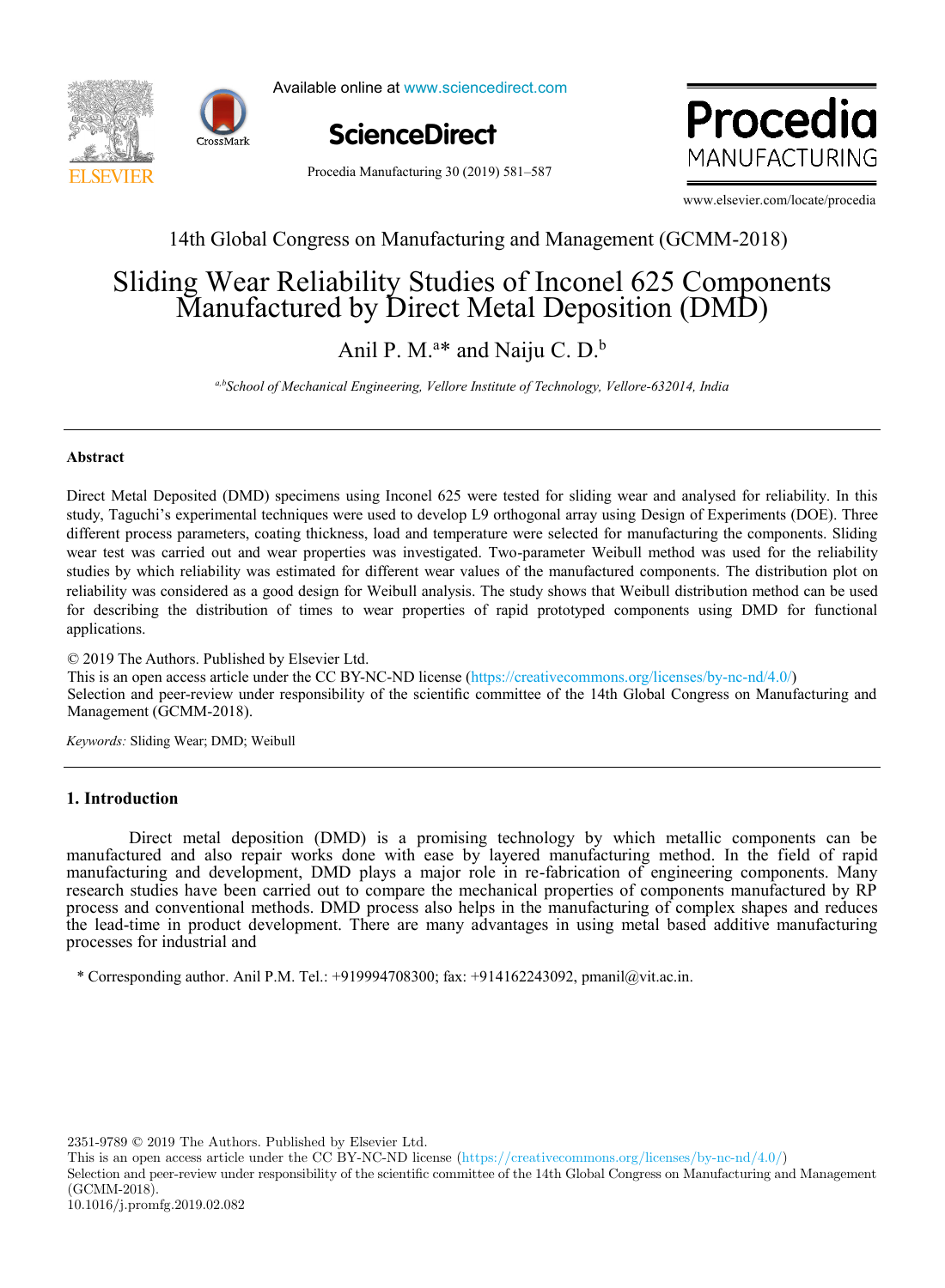other engineering applications. Metals in powder form are used to manufacture and experimental studies are reported. Direct metal laser sintering (DMLS) of Al Si 10 Mg for analyzing the microstructure and the mechanical properties is studied and increase in compressive strength and micro- hardness is reported [1].

A comparative study between the wear characteristics of DMLS and conventionally manufactured bush were studied and it was observed that DMLS components showed better wear resistance [2]. Studies using laser direct deposition for repair application on turbine air foils was carried out by a semi-automated geometric reconstruction algorithm. This method is very much useful in remanufacturing and repair application [3]. A recommended optimal parameters for DMD of Inconel 718 super alloy on an Inconel 718 high temperature alloy during a heat treatment study as, scanning speed of 5. 8 mm/s, powder feed rate of 6.45 g/min, laser power of 650 W and beam diameter of 1 mm [4]. For a study on coating thickness and surface roughness on tribological properties of TiN films on steel substrates, there was an increase in wear of the counter facing steel with increase in coating thickness. Wear resistance showed better results when coating thickness was increased [5]. Wear studies on DMD components manufactured using H13 tool steel deposited on mild steel with different process parameters like applied load, temperature and coating thickness showed that as load increases, coefficient of friction decreases. Further observations revealed that porosity along the wear track at various locations [6].

Design of experiments using Taguchi technique to find out the most influencing parameter on wear properties for specimens manufactured by DMD using Inconel 625 coating on mild steel is reported. Test results showed that applied load was the significant influencing parameter on wear and co efficient of friction [7]. Thermal fatigue properties were studied on H13 tool steel coated on copper by DMD process. It was observed that, two types of cracks were formed on the surface of the coatings. Also studies on H13 coated with 316 stainless steel were carried out and compared. Results show that less number of cracks were observed for H13 tool steel coated with 316 stainless-steel compared to directly coated H13 tool steel [8]. Reliability studies using Weibull method for DMLS components for fatigue [9] and tensile strength [10]. Taguchi's experimental designs [11] combined with optimal process parameters were used for testing the specimens. Weibull distribution method applied to the test results shows that this method can be used for analyzing the failure times on fatigue and tensile strength of DMLS components. Moreover these results help in manufacturing components for functional application.

There are different wear mechanisms by which failure occurs in functional components and abrasive wear is the dominant one. Components manufactured through additive manufacturing are found to be better in improving frictional and wear properties. Limited studies on wear has been carried out and reported on DMD components. The wear properties and reliability of the same has to be investigated. Weibull distribution, a statistical method is widely used in analysis of reliability. This method helps in describing the distribution of failure times [12]. This paper attempts to carry out a reliability analysis on wear properties of DMD manufactured Inconel 625 components using Weibull distribution method so that the components can be used for functional application.

#### **2. Materials Processing and Testing**

#### *2.1. Material Processing*

Mild steel was chosen as the substrate material and Inconel 625 was coated over it by DMD process. The 105D DMD machine was used for coating of the samples, which has a capability to control the process parameters using a closed loop system. From a hopper, the material is fed to a coaxial nozzle. Laser is used to heat and melt the material. Thus, a metal pool is generated by the heat generated by the laser and the metal fuse together. Argon and Helium mixture is used as shaping and shielding gases. Nine mild steel samples were prepared and Inconel was coated with three different thicknesses as 0.5, 1 and 1.5 mm and made ready for wear testing as per the standards. The manufactured specimen with different coating thickness is shown in Fig.1.

#### *2.2. Wear Testing*

Ducom TR-285 M9 wear testing machine was used for testing the DMD specimens. Testing was carried out in high frequency reciprocating wear test rig with a stroke length of 15mm. A 3 parameter 3 levels L9 orthogonal array was chosen for the experiments on a ball-on-disc wear test configuration. Test duration and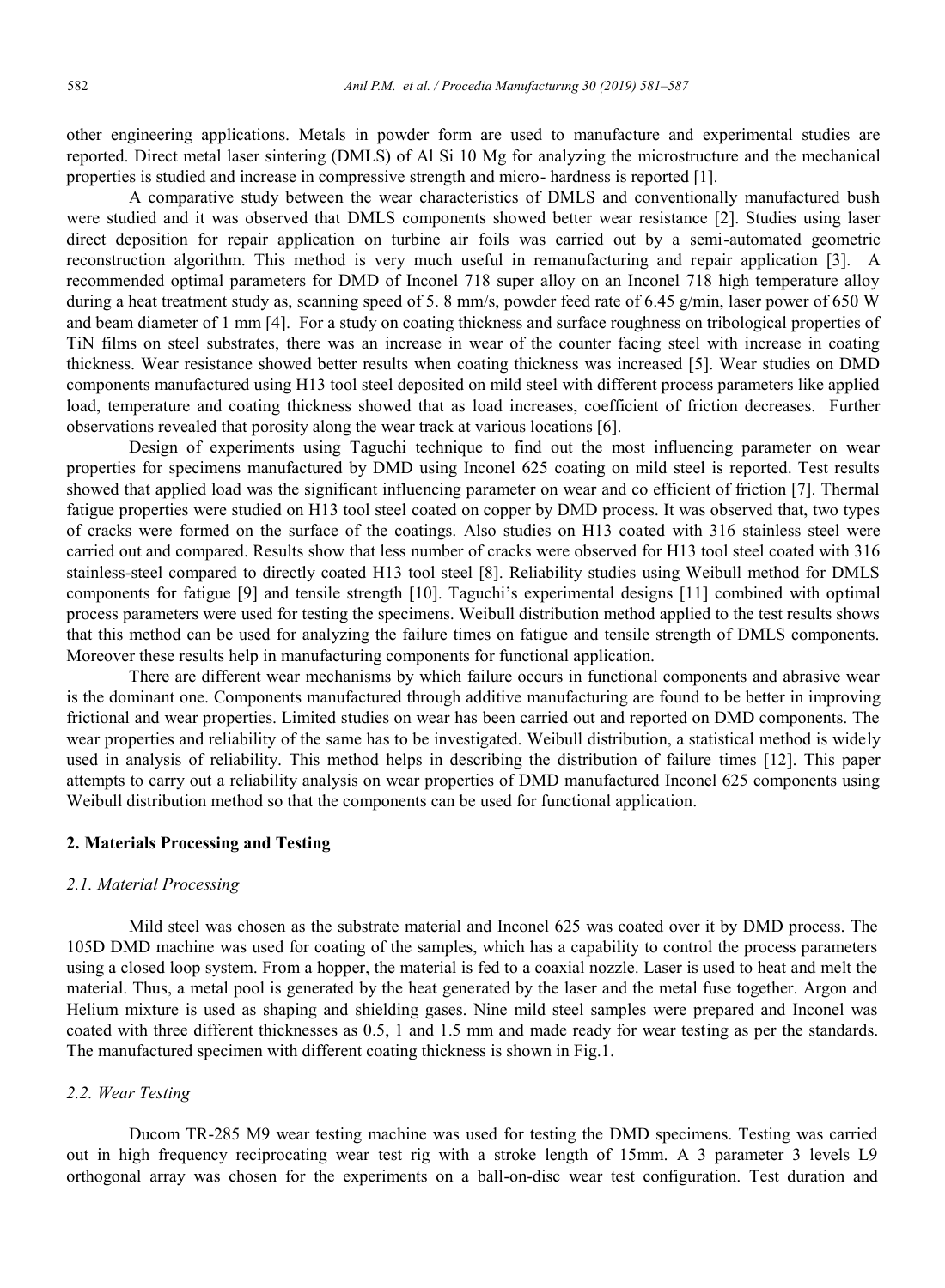frequency was set as 2 hrs and 10 Hz respectively. Test parameters were set and wear depth, coefficient of friction and temperature were acquired continuously. The test parameters and results are shown in Table 1.



Fig.1. Wear Testing Specimens

| Experiment     | Thickness (mm) | Load $(N)$ | Temperature $(^{\circ}C)$ | Wear Depth $(\mu)$ |
|----------------|----------------|------------|---------------------------|--------------------|
|                | 0.5            | 20         | 35                        | 6.7160             |
| $\mathfrak{D}$ | 0.5            | 50         | 100                       | 10.177             |
|                | 0.5            | 80         | 150                       | 12.434             |
| 4              |                | 20         | 100                       | 7.1320             |
|                |                | 50         | 150                       | 11.993             |
| 6              |                | 80         | 35                        | 13.637             |
|                | 1.5            | 20         | 150                       | 6.5390             |
| 8              | 1.5            | 50         | 35                        | 9.7120             |
|                | 1.5            | 80         | 100                       | 15.332             |

Table 1. Wear Test Parameter and Results

#### **3. Results and Discussions**

#### *3.1. Reliability Analysis*

Wear of DMD components is influenced by many factors, the alloy combination, grain size and manufacturing process parameters. For statistical analysis of wear test results, data consist of endurances of a sample of test specimens at a constant test conditions. By means of histogram, graphical representation of the distribution of endurances can be shown. A smooth curve known as frequency distribution curve can be replaced with histogram for large population of specimens. The Weibull analysis used here to access the reliability is closely approximated to log normal distribution [12]. Wear depth obtained from the testing of the DMD components were taken for the reliability analysis. Initially, the design values were calculated for the reliability studies for wear and shown in Table 2. Wear depth values were sorted from lowest to highest and are presented in Table 3, with the corresponding experiment numbers. Next step was to find out the design values for wear depth.

| Trials | Mean Rank   | 1/1-Mean Rank | $\ln \ln \left[1/1\right]$ -Mean Rank |
|--------|-------------|---------------|---------------------------------------|
|        | 0.074468085 | 1.080459770   | -2.5589408343                         |
| 2      | 0.180851064 | 1.220779221   | -1.6119943817                         |
| 3      | 0.287234043 | 1.402985075   | $-1.0829294225$                       |
| 4      | 0.393617021 | 1.649122807   | $-0.6926602670$                       |
| 5      | 0.500000000 | 2.000000000   | $-0.3665129139$                       |
| 6      | 0.606382979 | 2.540540541   | $-0.0700181697$                       |
| 7      | 0.712765957 | 3.481481481   | 0.2211078264                          |
| 8      | 0.819148936 | 5.529411765   | 0.5365410102                          |
| 9      | 0.925531915 | 13.42857143   | 0.9545050490                          |

Table 2. Design Values for the Weibull Analysis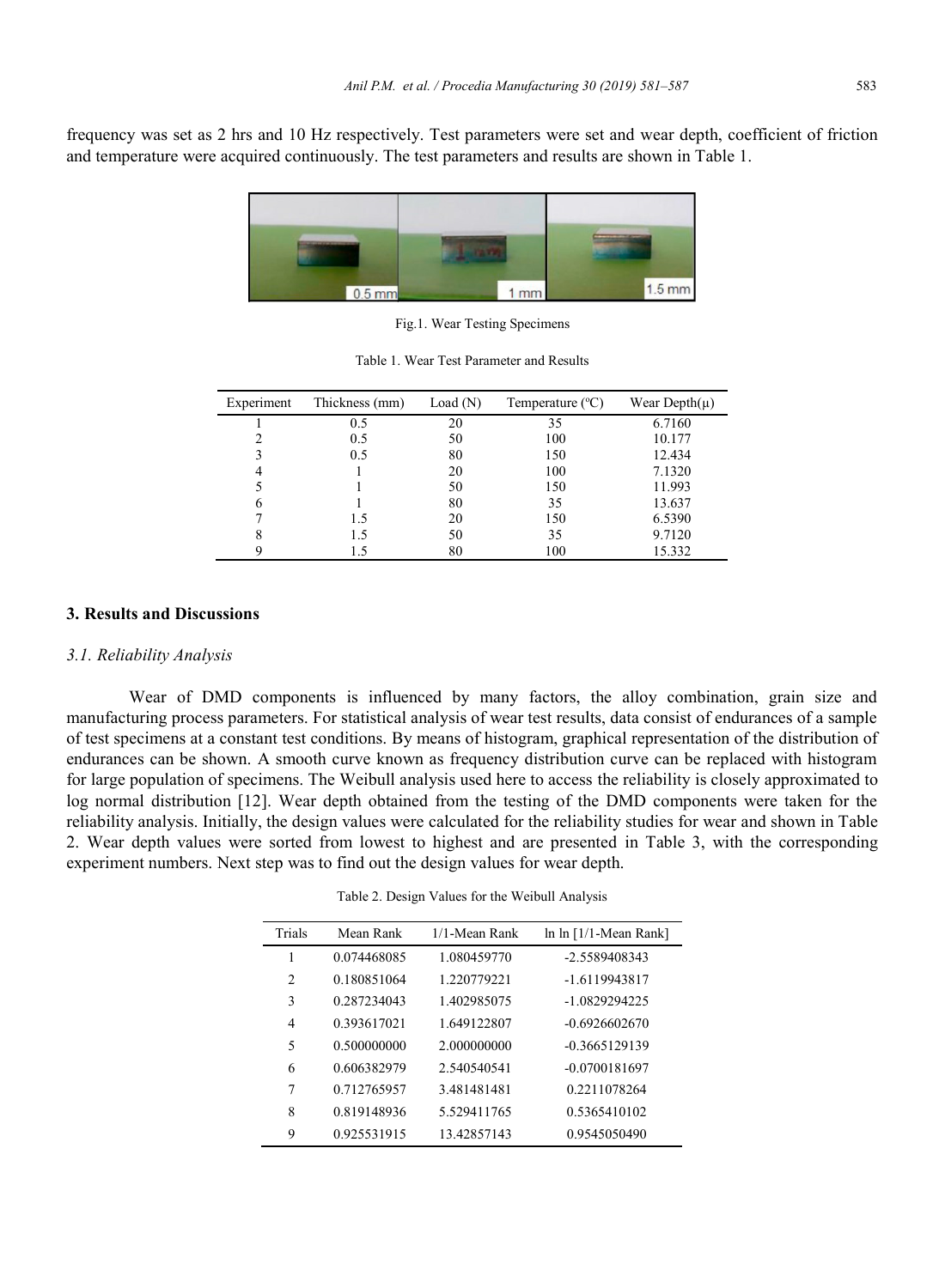| Trials         | Experiment                  | Wear Depth $(\mu)$ | f(t)        |
|----------------|-----------------------------|--------------------|-------------|
| 1              |                             | 6.539              | 0.000642344 |
| $\overline{c}$ |                             | 6.716              | 0.000673544 |
| 3              | 4                           | 7.132              | 0.000745864 |
| 4              | 8                           | 9.712              | 0.001067891 |
| 5              | $\mathcal{D}_{\mathcal{L}}$ | 10.177             | 0.001085707 |
| 6              | 5                           | 11.993             | 0.001004009 |
| 7              | 3                           | 12.434             | 0.000950784 |
| 8              | 6                           | 13.637             | 0.000760735 |
| 9              | 9                           | 15.332             | 0.000456424 |

Table 3. The Weibull Analysis Design Values for Wear Depth

Different values, namely ln of wear depth, the Weibull cumulative distribution function with respect to time. Which is given by F(t) = 1 – exp [–(t/ $\theta$ )m],  $0 \le t < \infty$ , where ' $\theta$ ' is the scale parameter and 'm' is the Weibull shape parameter. The Weibull shape parameter is tabulated and scale parameter was calculated from value of 'c' as  $\theta = e(c/m)$ . The value of ln of wear depth were plotted against ln In [1/1-Mean Rank] to get the Weibull probability plot of failure times as shown in Fig. 2.



Fig. 2. The Weibull Probability Plot for Failure times for Wear Depth

From this graph, the curve approximated as a straight line and the equation obtained was taken as  $y=3.285\times$  $-23.205$ . Where, values of slope, m=3.285 and y-axis intercept,  $c=23.205$ . The value of coefficient of determination  $(R<sup>2</sup>)$  obtained is 0.8909, which is closer to unity and considered as a straight line. The Weibull shape parameter (m) obtained is greater than unity and indicates an increase in wear rate as per Weibull analysis. Value of scale parameter  $\theta$  is obtained as 1169.026863. To get the Weibull distribution plot, the calculated value of f(t) is plotted against scale parameter θ. Fig. 3 shows the graph which resembles the standard Weibull distribution plot. It may be noted that the density function rises sharply in the beginning followed by a flattening and a peak later. This behaviour is nearly similar to a log normal distribution.

For different values of wear depth, the Weibull survival probability was calculated and is shown in Table 4. The reliability level corresponding to a certain wear depth was also calculated and is shown in Table 5. From the table, the reliability levels of wear depth of components manufactured by DMD with selected processing parameters and testing conditions will survive 99 percentage for a wear depth of 2.88µ. The calculated values of reliability are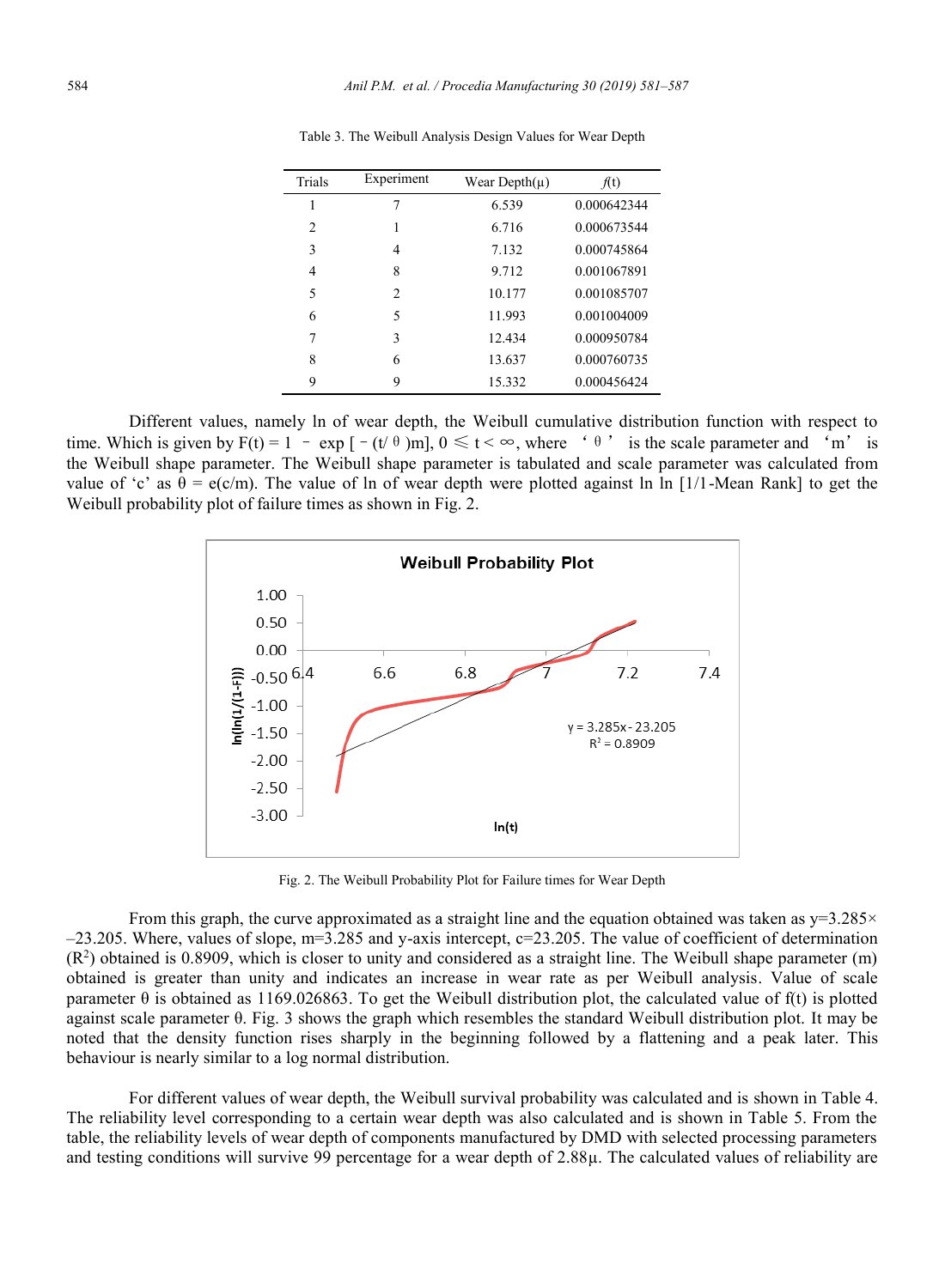plotted against wear depth and are shown in fig. 4.



Fig. 3. The Weibull distribution plot for Wear depth



Fig. 4. Reliability Graph for Wear Depth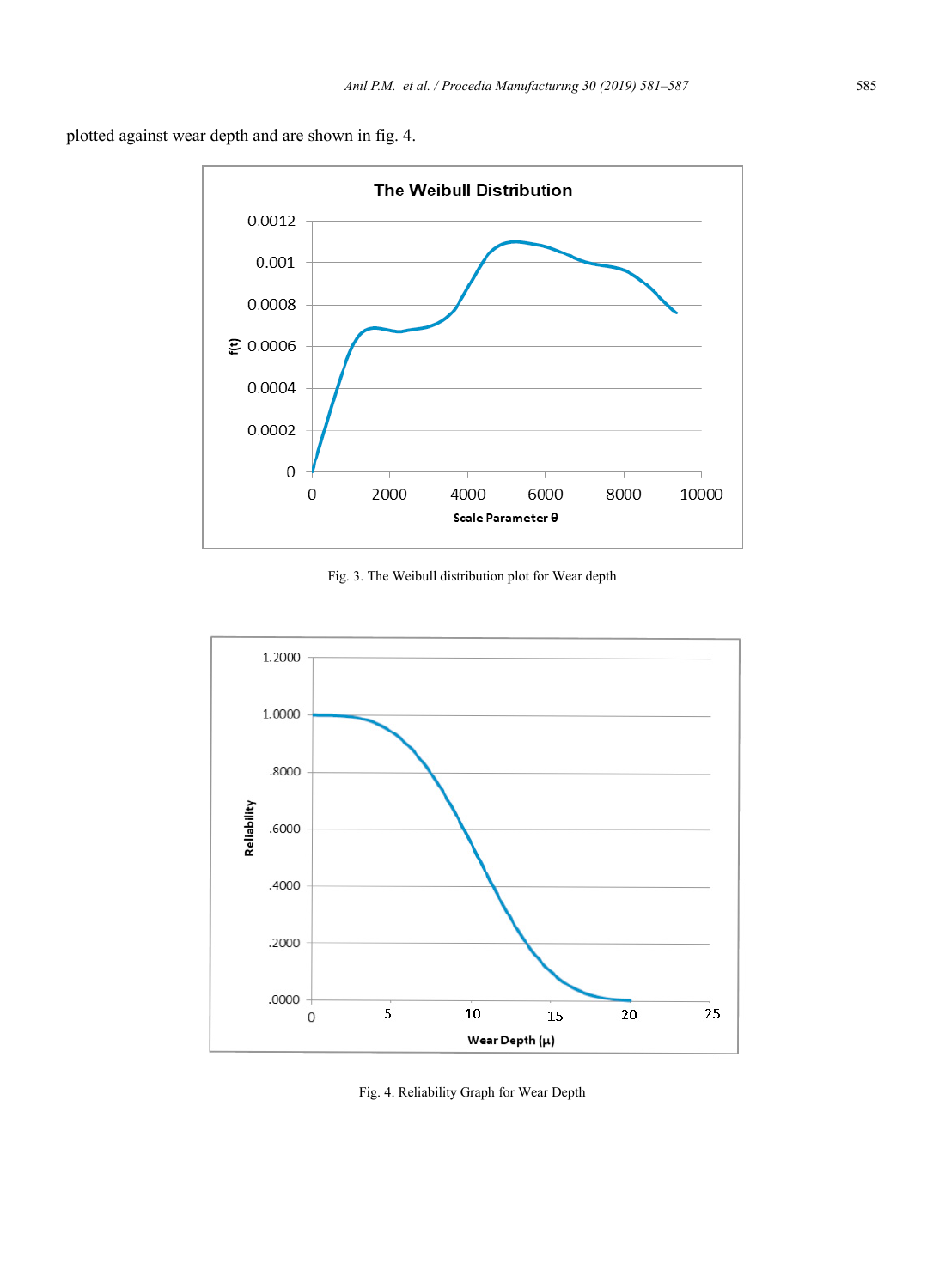| Wear Depth $(\mu)$ | Survival Probability | Reliability |
|--------------------|----------------------|-------------|
| 1.00               | .0003                | .9997       |
| 1.50               | .0012                | .9988       |
| 2.00               | .0030                | .9970       |
| 2.50               | .0063                | .9937       |
| 3.00               | .0114                | .9886       |
| 3.50               | .0189                | .9811       |

Table 4. The Weibull Survival Probability for Wear Depth

Table 5. Reliability and Wear Depth

| Reliability | Wear Depth $(\mu)$ |
|-------------|--------------------|
| 0.01        | 18.61              |
| 0.1         | 15.07              |
| 0.5         | 10.46              |
| 0.9         | 5.89               |
| 0.99        | 2.88               |

From the graph it is observed that the wear depth is increased when the reliability is decreased. From the results, it is inferred that wear depth of components is higher as the load applied during testing is increased. Thus, value of shape parameter (m) has great influence on reliability.

### **4. Conclusions**

Wear testing was evaluated for Inconel 625 components coated by DMD on mild steel substrate. Studies on reliability using Weibull analysis shows that the Weibull distribution plot can be considered as a good design for prediction. Reliability levels of wear depth of components with the selected processing parameters and testing conditions will survive 99 percentage for a wear depth of 2.88µ. Hence the reliability was found to be better for wear depth of 2.88µ. The Weibull distribution method can be used for obtaining the distribution of time duration to wear of additive manufactured components using DMD for functional applications.

#### **Acknowledgments**

We would like to thank the Central Manufacturing Technology Institute (CMTI), Bengaluru, India for their support to manufacture the DMD test samples and the Vellore Institute of Technology for providing us the facility to carry out the wear testing.

#### **References**

- [1] Yan Chunze, Hao Liang, Hussein Ahmed, Young Philippe, Huang Juntong, Zhu Wei. Microstructure and mechanical properties of aluminium alloy cellular lattice structures manufactured by direct metal laser sintering. Materials Science & Engineering 2015; A 628: 238-246.
- [2] Naiju CD, Anil PM, Prashanth M. Mohan, Karthik S. Investigations on the lubricated wear of direct metal laser sintered components for functional applications. ARPN Journal of Engineering and Applied Sciences. 2014
- [3] Wilson J Michael, Piya Cecil, Shin Yung C, Zhao Fu, Ramani Karthik. Remanufacturing of turbine blades by laser direct deposition with its energy and environmental impact analysis. Journal of Cleaner Production 2014; 80: 170-178.
- [4] Zhang Qun-li, YAO Jian-hua, Jyoti Mazumder. Laser direct metal deposition technology and microstructure and composition segregation of inconel 718 superalloy. Journal of Iron and Steel Research, International 2011; 18:73-78.
- [5] Takadoum, J, Bennani H. Houmid. Influence of substrate roughness and coating thickness on adhesion, friction and wear of TiN films. Surface and Coatings Technology 1997; 96: 272-282.
- [6] Naiju C.D, Anil PM. Influence of Operating Parameters on the Reciprocating Sliding Wear of Direct Metal Deposition (DMD) Components Using Taguchi Method. Procedia Engineering 2017; 174: 1016–1027.